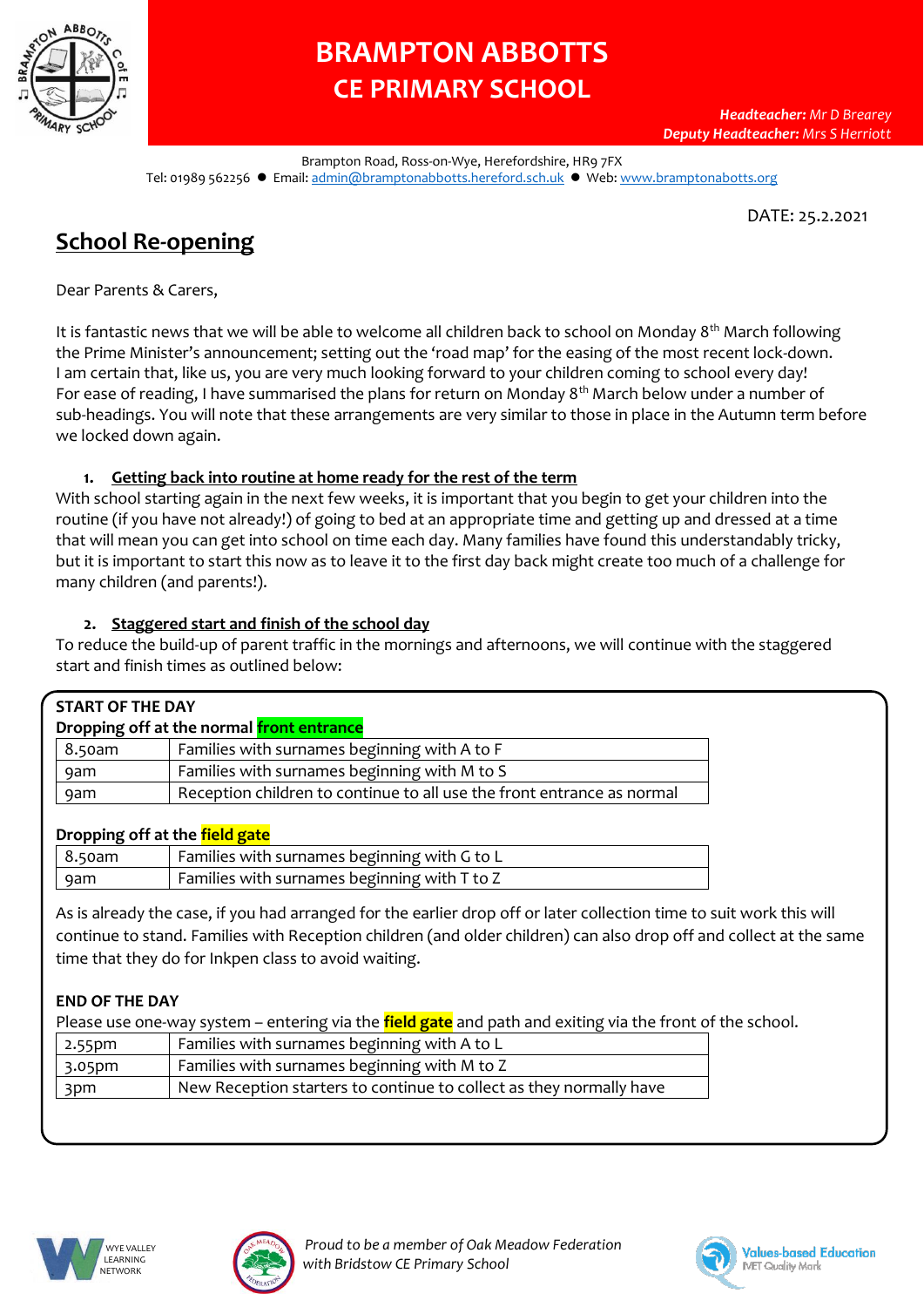### **3. Social Distancing at drop off and pick-up times**

Please continue to ensure that two-metre social distancing is adhered to at all times when queuing in the morning or afternoon, when leaving the school and when walking around the building. We ask that all adults on site wear a mask when collecting and dropping-off.

#### **4. School Uniform upon return**

All pupils are expected to wear correct school uniform for the day's activities from Monday 8th March. In Inkpen and Donaldson classes, pupils are expected to wear full school uniform on days when it is not PE or outdoor learning. PE kit is school jumper or hoodie/zoodie; white t-shirt, dark joggers and trainers.

In Inkpen class, PE is on Mondays and Fridays and Outdoor learning clothes on a Thursday. In Donaldson class, PE is on Mondays and Fridays and Outdoor learning is on a Wednesday. In Dahl, Alhberg and Rowling classes there will be an opportunity for the children to do PE everyday, so each day your child should wear school jumper, hoodie/zoodie and school t-shirt, with dark coloured jogging bottoms or leggings. Children should wear their school shoes and bring trainers to change into.

## **5. Breakfast Club & After School care at Spring Gate Nursery**

Spring Gate will resume offering breakfast and after school care from 8th October. Please make direct contact with them for full details. We will share further information as soon as we receive it.

# **6. Keeping in touch and contacting school**

We will continue to use the school FaceBook page and class group FaceBook pages to communicate with parents. These pages have proved very successful in lockdown so we are keeping them on. Please ensure that all comments are positive and constructive and remember, if you have an issue, please contact the class teacher directly via email or leave a message to be contacted.

Should you need to communicate with the school, please use the following:

- **Telephone**: 01989 562256 you can report absence at any time using the messaging system (Option 1) and the phones are covered from 9am to 4pm each day (Option 2)
- **Email**  Please email the school office o[n admin@bramptonabbotts.hereford.sch.uk](mailto:admin@bramptonabbotts.hereford.sch.uk)
- **Text System** reply to one of the school texts these are checked daily.

# **7. Normal attendance rules to apply**

All children will be expected to return on Monday  $8<sup>th</sup>$  March. The government have been very clear that they expect schools to follow their usual attendance policies from this date. This means that we will be recommending families to be fined after 10 unauthorised absences (equivalent of 5 days) over an academic year.

Please remember to ring in and leave a detailed message every day that your child is ill to ensure we have full and up to date information on all absences.

# **8. School lunches and organisation**

School packed lunches will start again on Monday 8<sup>th</sup> March, for children in Class 1 and Class 2 and any children in receipt of Free School Meals that were having school packed lunches before lockdown. A separate email will be sent out to the parents this applies to. At this time we cannot provide hot schools lunches or paid school lunches.

# **9. Covid Symptoms and Self-isolation**

The Department for Education guidance continues to set out three main symptoms that require children (and therefore families) to isolate and test for Covid-19. These are:

- Persistent cough
- Temperature about 37.8°C
- Loss of taste and or smell

If you are unsure about whether your child should be off school, isolating and tested, please ring the school office.